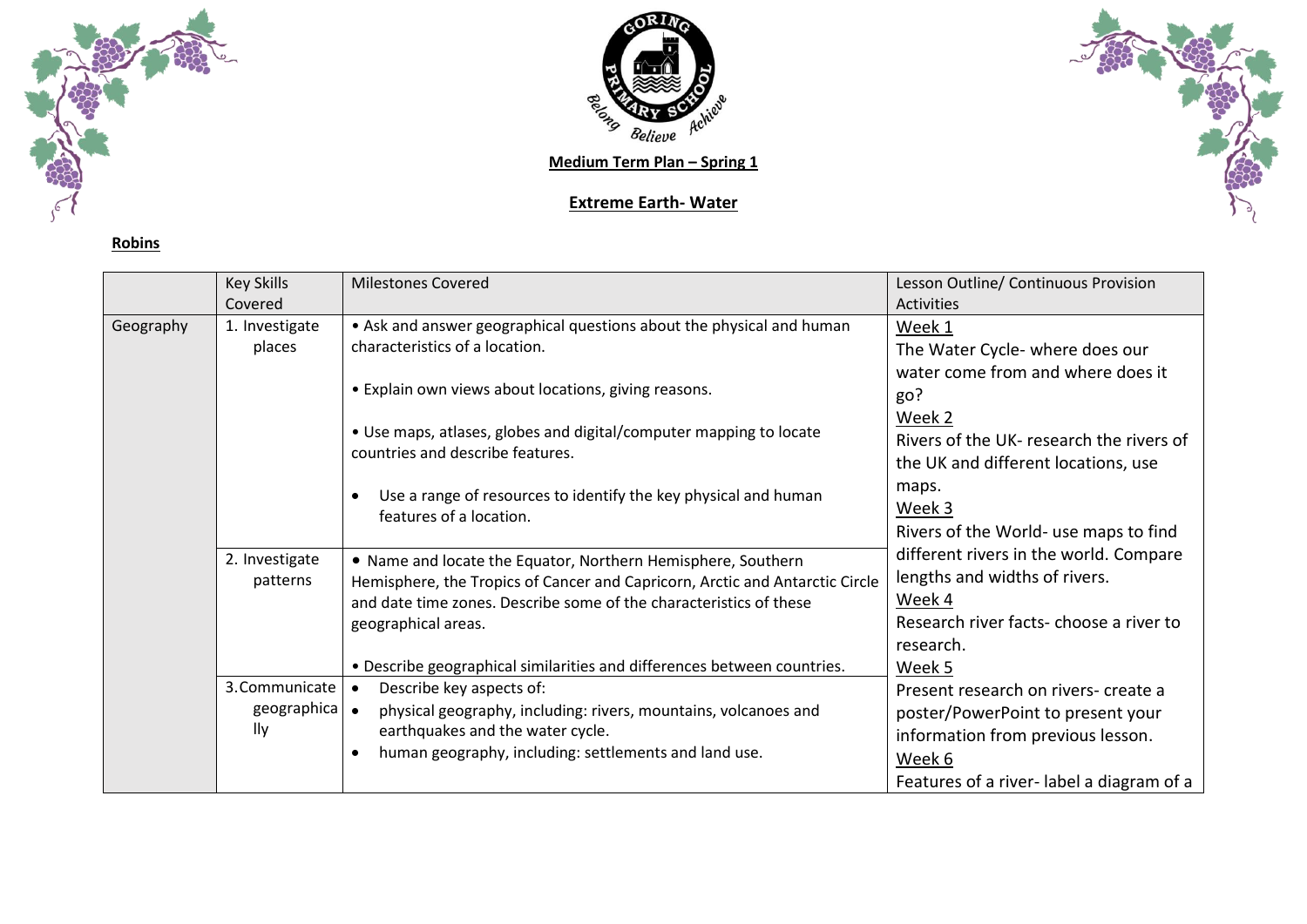| Art & Design | 1. Develop              | Develop ideas from starting points throughout the curriculum.<br>$\bullet$                                                                                                                                                                                                                                                                                                                                                                                                                                                                                                                                                                                                                                                                                                                                                                                                                                                                                                                                                            | river, create a river in a bottle.<br>Week 7<br>Waterfalls-find out about waterfalls<br>around the world, create a waterfall<br>model.<br>Week 1                |
|--------------|-------------------------|---------------------------------------------------------------------------------------------------------------------------------------------------------------------------------------------------------------------------------------------------------------------------------------------------------------------------------------------------------------------------------------------------------------------------------------------------------------------------------------------------------------------------------------------------------------------------------------------------------------------------------------------------------------------------------------------------------------------------------------------------------------------------------------------------------------------------------------------------------------------------------------------------------------------------------------------------------------------------------------------------------------------------------------|-----------------------------------------------------------------------------------------------------------------------------------------------------------------|
|              | ideas                   | Collect information, sketches and resources.<br>$\bullet$<br>Adapt and refine ideas as they progress.<br>$\bullet$<br>Explore ideas in a variety of ways.<br>Comment on artworks using visual language.                                                                                                                                                                                                                                                                                                                                                                                                                                                                                                                                                                                                                                                                                                                                                                                                                               | Monet waterlilies collage<br>Week 2<br>3D river scene clay tiles<br>Week 3                                                                                      |
|              | 2. Master<br>techniques | Painting<br>Use a number of brush techniques using thick and thin brushes to<br>produce shapes, textures, patterns and lines.<br>Mix colours effectively.<br>$\bullet$<br>Use watercolour paint to produce washes for backgrounds then add<br>detail.<br>Experiment with creating mood with colour.<br>Collage<br>• Select and arrange materials for a striking effect.<br>• Ensure work is precise.<br>• Use coiling, overlapping, tessellation, mosaic and montage.<br>Sculpture<br>• Create and combine shapes to create recognisable forms (e.g. shapes<br>made from nets or solid materials).<br>• Include texture that conveys feelings, expression or movement.<br>. Use clay and other mouldable materials.<br>• Add materials to provide interesting detail.<br><b>Drawing</b><br>• Use different hardnesses of pencils to show line, tone and texture.<br>• Annotate sketches to explain and elaborate ideas.<br>• Sketch lightly (no need to use a rubber to correct mistakes).<br>• Use shading to show light and shadow. | Carp drawings<br>Week 4<br>The Great Wave painting<br>Week 5<br>Carp kites<br>Week 6<br>Matisse water collage<br>Week 7<br>Water prints/ Hockney swimming pools |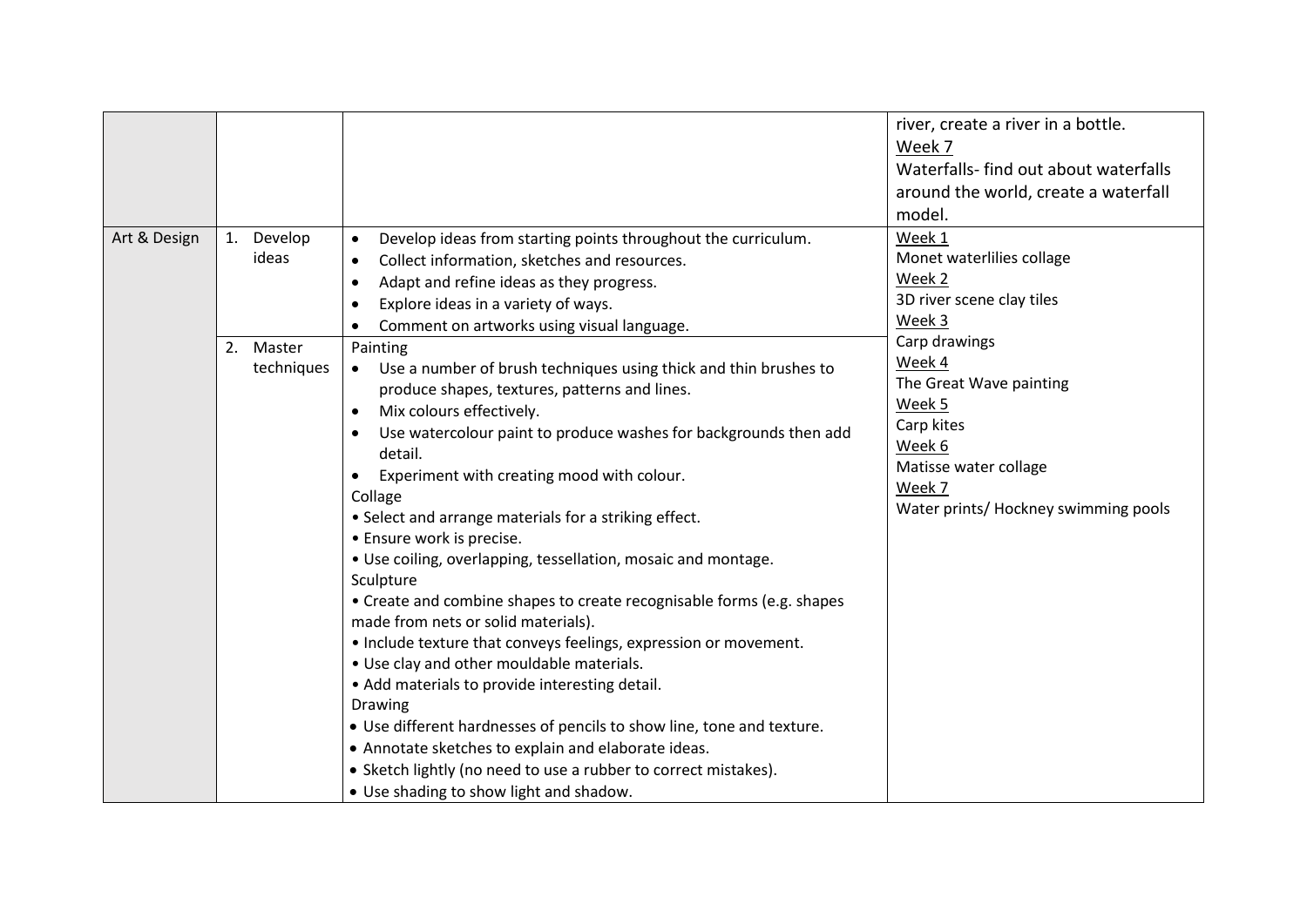|                             | 3. Take<br>inspiration<br>from the<br>greats                       | • Use hatching and cross hatching to show tone and texture.<br>Printing<br>. Use layers of two or more colours.<br>• Replicate patterns observed in natural or built environments.<br>• Make printing blocks (e.g. from coiled string glued to a block).<br>• Make precise repeating patterns.<br>Replicate some of the techniques used by notable artists, artisans<br>$\bullet$<br>and designers.<br>Create original pieces that are influenced by studies of others. |                                                                                                                                                                                                             |
|-----------------------------|--------------------------------------------------------------------|-------------------------------------------------------------------------------------------------------------------------------------------------------------------------------------------------------------------------------------------------------------------------------------------------------------------------------------------------------------------------------------------------------------------------------------------------------------------------|-------------------------------------------------------------------------------------------------------------------------------------------------------------------------------------------------------------|
| Design &<br>Technology      | 1. Master<br>practical<br>skills                                   | • Prepare ingredients hygienically using appropriate utensils.<br>• Measure ingredients to the nearest gram accurately.<br>• Follow a recipe.<br>• Assemble or cook ingredients (controlling the temperature of the oven or<br>hob, if cooking).<br>• Choose suitable techniques to construct products or to repair items.<br>• Strengthen materials using suitable techniques.                                                                                         | Sandwich Snacks<br>1. Evaluating different types of bread<br>2. Designing a sandwich<br>3. Understanding what makes a healthy<br>diet<br>Making/eating a sandwich<br>4.<br>Evaluating sandwich design<br>5. |
|                             | 6. Design,<br>make,<br>evaluate<br>and<br>improve.                 | . Design with purpose by identifying opportunities to design.<br>• Make products by working efficiently (such as by carefully selecting<br>materials).<br>• Refine work and techniques as work progresses, continually evaluating<br>the product design.<br>• Use software to design and represent product designs.                                                                                                                                                     |                                                                                                                                                                                                             |
|                             | 7. Take<br>inspiration<br>from<br>design<br>throughout<br>history. | • Identify some of the great designers in all of the areas of study (including<br>pioneers in horticultural techniques) to generate ideas for designs.<br>• Improve upon existing designs, giving reasons for choices.<br>• Disassemble products to understand how they work.                                                                                                                                                                                           |                                                                                                                                                                                                             |
| Enrichment<br>Opportunities |                                                                    |                                                                                                                                                                                                                                                                                                                                                                                                                                                                         |                                                                                                                                                                                                             |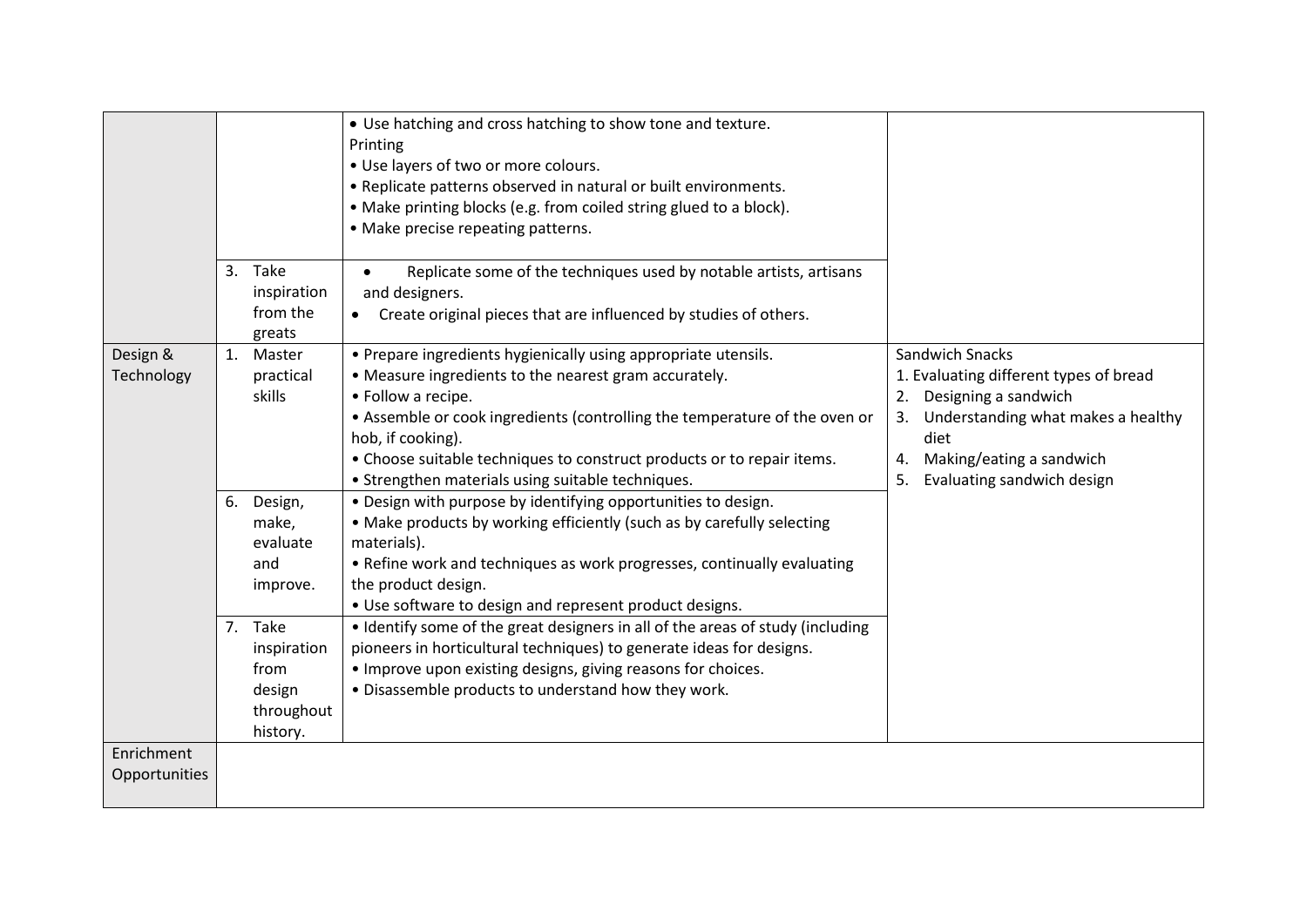|           | <b>Key Skills</b>            | <b>Milestones Covered</b>                                                                                                                                                                                                                                                                                                                                                                                                                                                                                                                                                                                                                                                                                                                                                                                                                                                                                                                                                                                                                                                         | Lesson Outline                                                                                                                                                                                                                                                                                                                                                                                                                          |
|-----------|------------------------------|-----------------------------------------------------------------------------------------------------------------------------------------------------------------------------------------------------------------------------------------------------------------------------------------------------------------------------------------------------------------------------------------------------------------------------------------------------------------------------------------------------------------------------------------------------------------------------------------------------------------------------------------------------------------------------------------------------------------------------------------------------------------------------------------------------------------------------------------------------------------------------------------------------------------------------------------------------------------------------------------------------------------------------------------------------------------------------------|-----------------------------------------------------------------------------------------------------------------------------------------------------------------------------------------------------------------------------------------------------------------------------------------------------------------------------------------------------------------------------------------------------------------------------------------|
| Science   | 1. Work<br>scientifically    | • Asking relevant questions and using different types of scientific<br>enquiries to answer them.<br>• Gathering, recording, classifying and presenting data in a variety<br>of ways to help in answering questions.<br>• Identifying differences, similarities or changes related to simple<br>scientific ideas and processes.<br>• Making systematic and careful observations and, where<br>appropriate, taking accurate measurements using standard units,<br>using a range of equipment.<br>• Recording findings using simple scientific language, drawings,<br>labelled diagrams, keys, bar charts, and tables.<br>• Reporting on findings from enquiries, including oral and written<br>explanations, displays or presentations of results and conclusions.<br>• Setting up simple practical enquiries, comparative and fair tests.<br>• Using results to draw simple conclusions, make predictions for<br>new values, suggest improvements and raise further questions.<br>• Using straightforward scientific evidence to answer questions or<br>to support their findings. | <b>Movement and Feeding</b><br>1. Understanding what makes a<br>balanced diet and sorting foods into<br>different groups.<br>2. Investigating diets of different<br>animals.<br>3. Learning about the three types of<br>animals - herbivores, omnivores<br>and carnivores.<br>4. Preparing a healthy meal.<br>5. Learning how some animals,<br>including humans, have skeletons<br>and muscles for support, protection<br>and movement. |
|           | 2. Movement<br>and Feeding   | • Identify that animals including humans need the right types and<br>amount of nutrition and that they cannot make their own food: they<br>get nutrition from what they eat.<br>• Learning how some animals, including humans, have skeletons and<br>muscles for support, protection and movement.                                                                                                                                                                                                                                                                                                                                                                                                                                                                                                                                                                                                                                                                                                                                                                                |                                                                                                                                                                                                                                                                                                                                                                                                                                         |
| <b>RE</b> | 1. Understand<br>beliefs and | • Present the key teachings and beliefs of a religion.<br>• Refer to religious figures and holy books to explain answers.                                                                                                                                                                                                                                                                                                                                                                                                                                                                                                                                                                                                                                                                                                                                                                                                                                                                                                                                                         | Is a Jewish child free to choose how to<br>live?                                                                                                                                                                                                                                                                                                                                                                                        |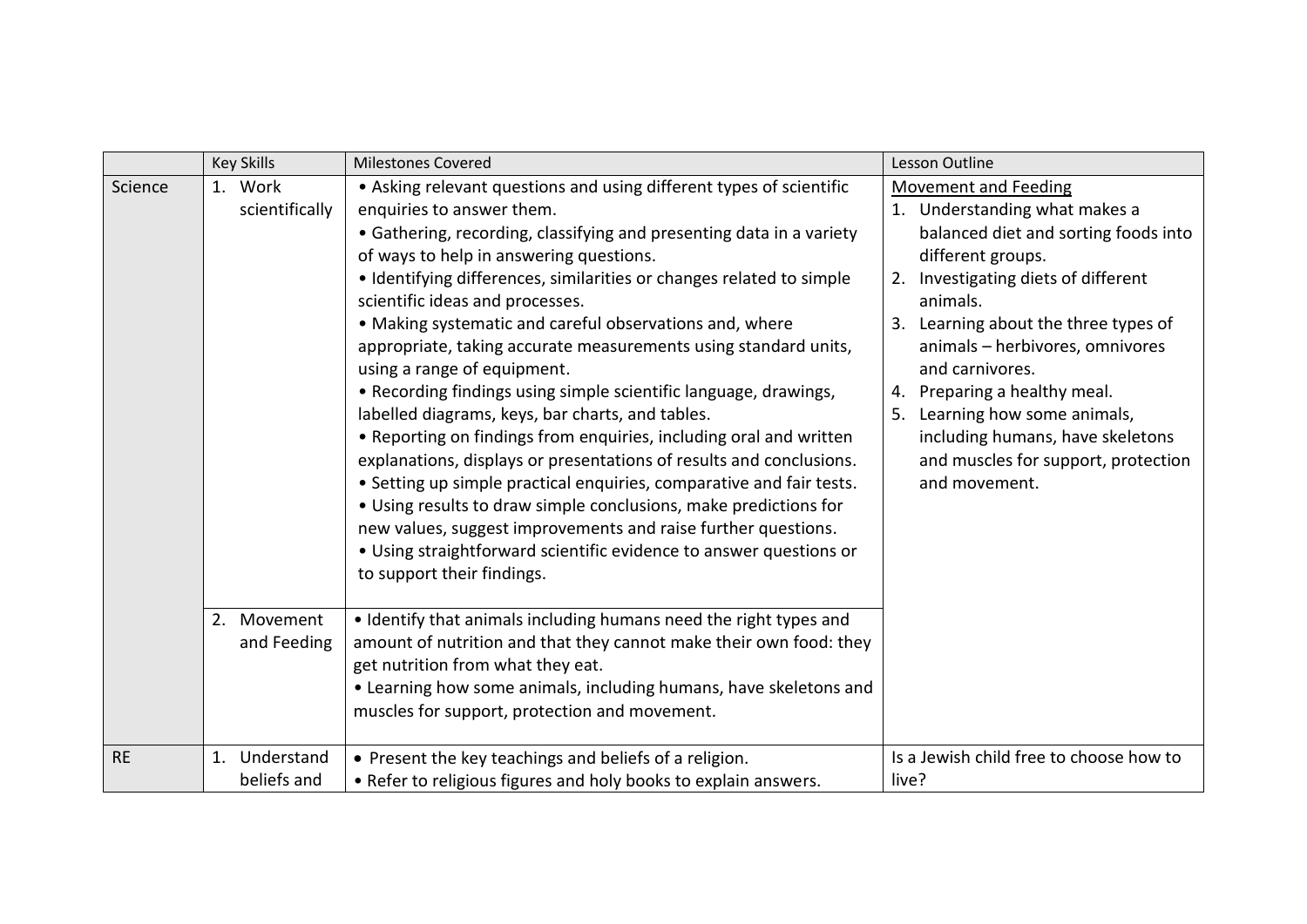|           | teachings                                       |                                                                                                                                                                                                                                                                                                                                                                                                                                                                                                                                           | 1. What are the rules at home and at                                                                                                                                                                                                                                         |
|-----------|-------------------------------------------------|-------------------------------------------------------------------------------------------------------------------------------------------------------------------------------------------------------------------------------------------------------------------------------------------------------------------------------------------------------------------------------------------------------------------------------------------------------------------------------------------------------------------------------------------|------------------------------------------------------------------------------------------------------------------------------------------------------------------------------------------------------------------------------------------------------------------------------|
|           | 7. Understand<br>practices<br>and<br>lifestyles | . Identify religious artefacts and explain how and why they are used.<br>. Describe religious buildings and explain how they are used.<br>• Explain some of the religious practices of both clerics and<br>individuals.                                                                                                                                                                                                                                                                                                                   | school?<br>2. What rules do Jewish families have?<br>What is the mezuzah?<br>3.<br>What is the significance of the Seder<br>4.<br>plate?                                                                                                                                     |
|           | 8. Understand<br>how beliefs<br>are<br>conveyed | • Identify religious symbolism in literature and the arts.                                                                                                                                                                                                                                                                                                                                                                                                                                                                                | 5. What is special about Shabbat?<br>What are the similarities between<br>6.<br>Jewish rules and your rules at<br>home?                                                                                                                                                      |
|           | 9. Reflect                                      | • Show an understanding that personal experiences and feelings<br>influence attitudes and actions.<br>• Give some reasons why religious figures may have acted as they<br>did.<br>• Ask questions that have no universally agreed answers.                                                                                                                                                                                                                                                                                                |                                                                                                                                                                                                                                                                              |
|           | 10. Understand<br>values                        | Explain how beliefs about right and wrong affect people's<br>$\bullet$<br>behaviour.<br>Describe how some of the values held by communities or<br>$\bullet$<br>individuals affect behaviour and actions.<br>Discuss and give opinions on stories involving moral dilemmas.<br>$\bullet$                                                                                                                                                                                                                                                   |                                                                                                                                                                                                                                                                              |
| Computing | 1. Code                                         | Use specified screen coordinates to control movement.<br>٠<br>Set the appearance of objects and create sequences of<br>changes.<br>Create and edit sounds. Control when they are heard, their<br>$\bullet$<br>volume, duration and rests.<br>Control the shade of pens.<br>$\bullet$<br>Specify conditions to trigger events.<br>$\bullet$<br>Use IF THEN conditions to control events or objects.<br>$\bullet$<br>Create conditions for actions by sensing proximity or by<br>waiting for a user input (such as proximity to a specified | 1. Hour of Code course 2 - Bee<br>Debugging lesson 10<br>2. Hour of Code course 2- Artist<br>debugging lesson 11<br>3. Hour of Code course 2- Bee<br>Conditionals lesson 13<br>4. Hour of Code course 2- Flappy<br>lesson 16<br>5. Typing skills-Dance mat typing level<br>1 |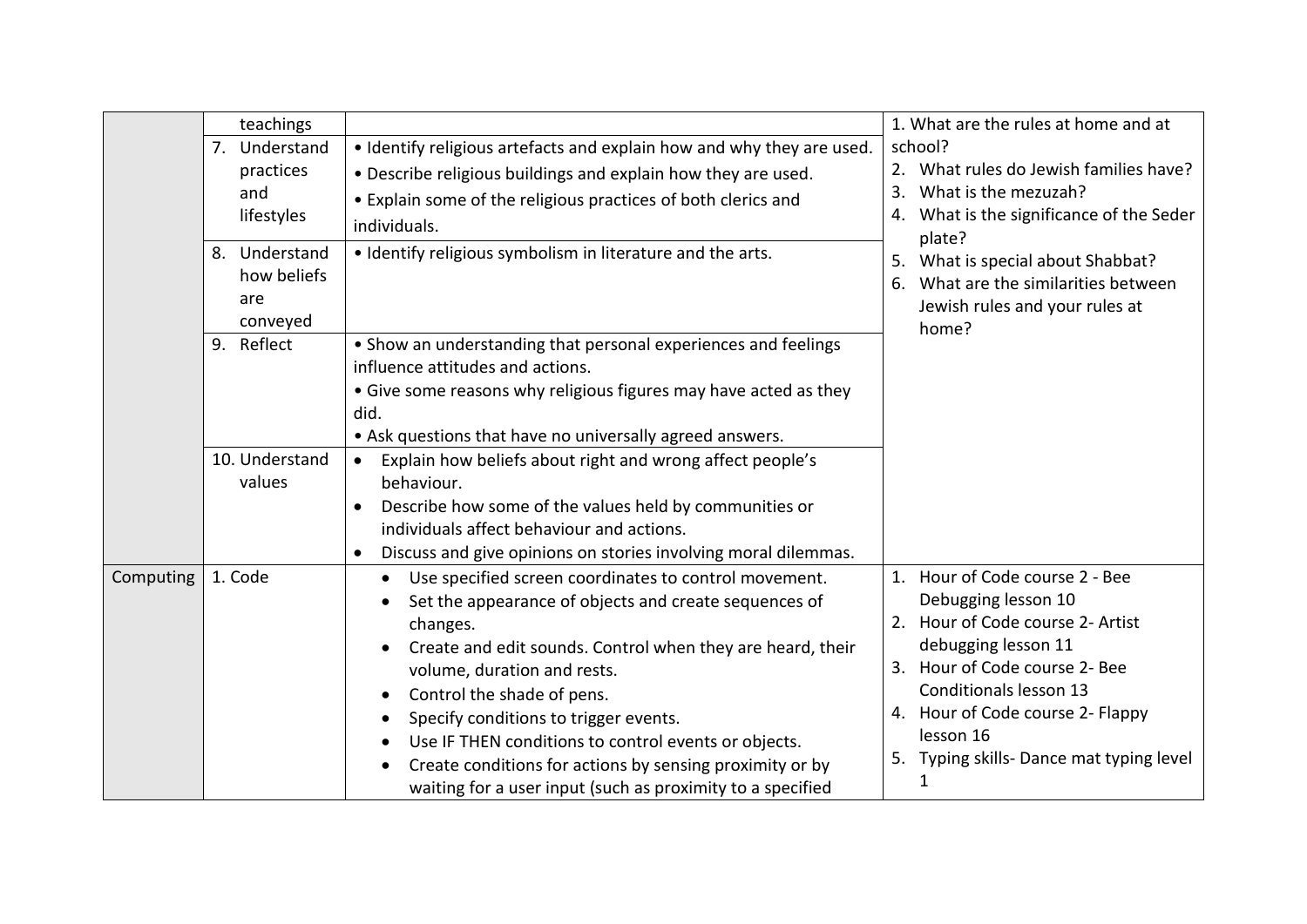|              | 2. Connect     | colour or a line or responses to questions).<br>Use variables to store a value.<br>Use the functions define, set, change, show and hide to<br>control the variables.<br>Give examples of the risks posed by online communications.<br>Understand the term 'copyright'.<br>Understand that comments made online that are hurtful or                | 6. Typing skills-Dance mat typing level<br>2                                                                                                                                                                                                   |
|--------------|----------------|---------------------------------------------------------------------------------------------------------------------------------------------------------------------------------------------------------------------------------------------------------------------------------------------------------------------------------------------------|------------------------------------------------------------------------------------------------------------------------------------------------------------------------------------------------------------------------------------------------|
|              | 3. Communicate | offensive are the same as bullying.<br>Understand how online services work.                                                                                                                                                                                                                                                                       |                                                                                                                                                                                                                                                |
|              |                | Use some of the advanced features of applications and<br>$\bullet$<br>devices in order to communicate ideas, work or messages<br>professionally.                                                                                                                                                                                                  |                                                                                                                                                                                                                                                |
|              | 4. Collect     | $\bullet$                                                                                                                                                                                                                                                                                                                                         |                                                                                                                                                                                                                                                |
| <b>Music</b> | 1. Perform     | • Sing from memory with accurate pitch.<br>• Sing in tune.<br>• Maintain a simple part within a group.<br>• Pronounce words within a song clearly.<br>• Show control of voice.<br>. Play notes on an instrument with care so that they are clear.<br>• Perform with control and awareness of others.                                              | Three Little Birds<br>1. Listen and appraise- Three Little Birds<br>by Bob Marley, warm up games,<br>performance.<br>2. Listen and appraise- Jammin' by<br>Bob Marley, warm up games,<br>performance                                           |
|              | 7. Compose     | • Compose and perform melodic songs.<br>• Use sound to create abstract effects.<br>• Create repeated patterns with a range of instruments.<br>• Create accompaniments for tunes.<br>· Use drones as accompaniments.<br>• Choose, order, combine and control sounds to create an effect.<br>• Use digital technologies to compose pieces of music. | 3. Listen and appraise- Small People by<br>Ziggy Marley. Warm up games,<br>performance.<br>4. Listen and appraise-54-46 was my<br>number by Toots and the Maytals,<br>warm up games, performance.<br>Listen and appraise- Ram Goat Liver<br>5. |
|              | 8. Transcribe  | . Devise non-standard symbols to indicate when to play and rest.<br>• Recognise the notes EGBDF and FACE on the musical stave.                                                                                                                                                                                                                    | by Pluto Shervington, warm up<br>games, performance.                                                                                                                                                                                           |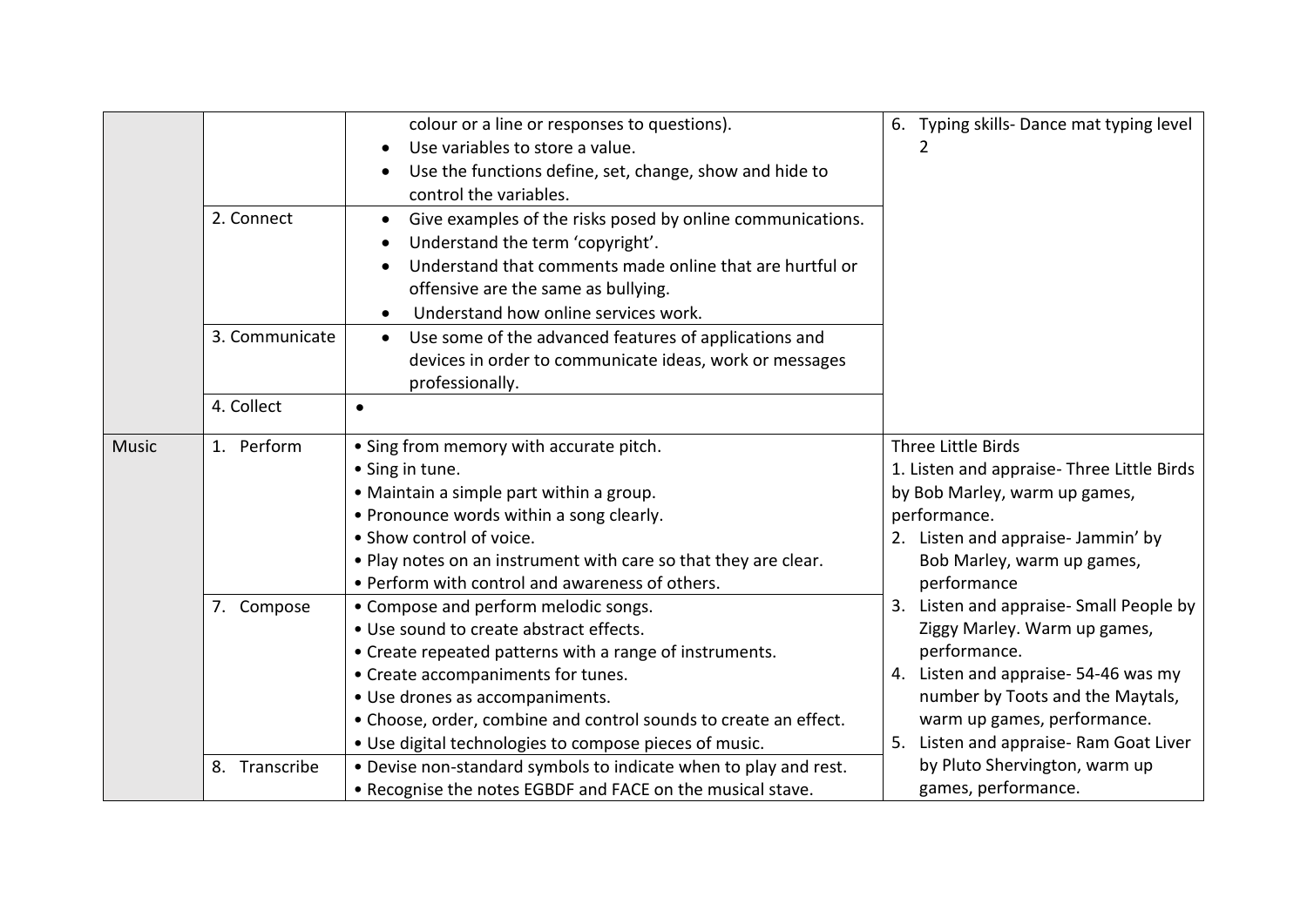|        |                                                                                              | • Recognise the symbols for a minim, crotchet and semibreve and<br>say how many beats they represent.                                                                                                                                                                               | 6. Listen and appraise-Our Day Will<br>Come by Amy Winehouse, warm up                                                                                                                                                                                                                                                                                                                                                                                                                                                                                                                                                                                                                                |
|--------|----------------------------------------------------------------------------------------------|-------------------------------------------------------------------------------------------------------------------------------------------------------------------------------------------------------------------------------------------------------------------------------------|------------------------------------------------------------------------------------------------------------------------------------------------------------------------------------------------------------------------------------------------------------------------------------------------------------------------------------------------------------------------------------------------------------------------------------------------------------------------------------------------------------------------------------------------------------------------------------------------------------------------------------------------------------------------------------------------------|
|        | 9. Describe<br>music                                                                         | • Use the terms: duration, timbre, pitch, beat, tempo, texture and<br>use of silence to describe music.<br>• Evaluate music using musical vocabulary to identify areas of likes<br>and dislikes.<br>• Understand layers of sounds and discuss their effect on mood and<br>feelings. | games, performance.                                                                                                                                                                                                                                                                                                                                                                                                                                                                                                                                                                                                                                                                                  |
| French | 1. Read<br>fluently                                                                          | . Read and understand the main points in short written texts.<br>• Read short texts independently.<br>• Use a translation dictionary or glossary to look up new words.                                                                                                              | Stage 1 lessons 7-11<br>1. Assessing progress, asking and saying<br>how you feel, learn some new French                                                                                                                                                                                                                                                                                                                                                                                                                                                                                                                                                                                              |
|        | 2. Write<br>imaginativel<br>y                                                                | • Write a few short sentences using familiar expressions.<br>• Express personal experiences and responses.<br>. Write short phrases from memory with spelling that is readily<br>understandable.                                                                                    | sounds and actions, 5 colours.<br>2. Practise the 5 colour words, read a<br>story about colours.<br>3. Respond to a command with colours,<br>repeat 'je m'appelle', join in with action<br>of rhyme.<br>4. Respond to 2 new commands with<br>colours, identify the letters for the<br>sounds in je and tu(some), repeat 2<br>forms of question about name, respond<br>to comment t'appelles-tu/comment<br>t'appelles-tu ?, repeat the two forms of<br>the question' what is your name'<br>(some), say their name, join in with<br>rhyme.<br>5. Join in with finger rhyme, ask and<br>respond to question about name,<br>identify the names of continents and<br>countries where French is spoken and |
|        | 3. Speak<br>confidently                                                                      | • Understand the main points from spoken passages.<br>• Ask others to repeat words or phrases if necessary.<br>• Ask and answer simple questions and talk about interests.<br>• Take part in discussions and tasks.<br>• Demonstrate a growing vocabulary.                          |                                                                                                                                                                                                                                                                                                                                                                                                                                                                                                                                                                                                                                                                                                      |
|        | 4. Understand<br>the culture<br>of the<br>countries in<br>which the<br>language is<br>spoken | • Describe with some interesting details some aspects of countries<br>or communities where the language is spoken.<br>• Make comparisons between life in countries or communities<br>where the language is spoken and this country.                                                 |                                                                                                                                                                                                                                                                                                                                                                                                                                                                                                                                                                                                                                                                                                      |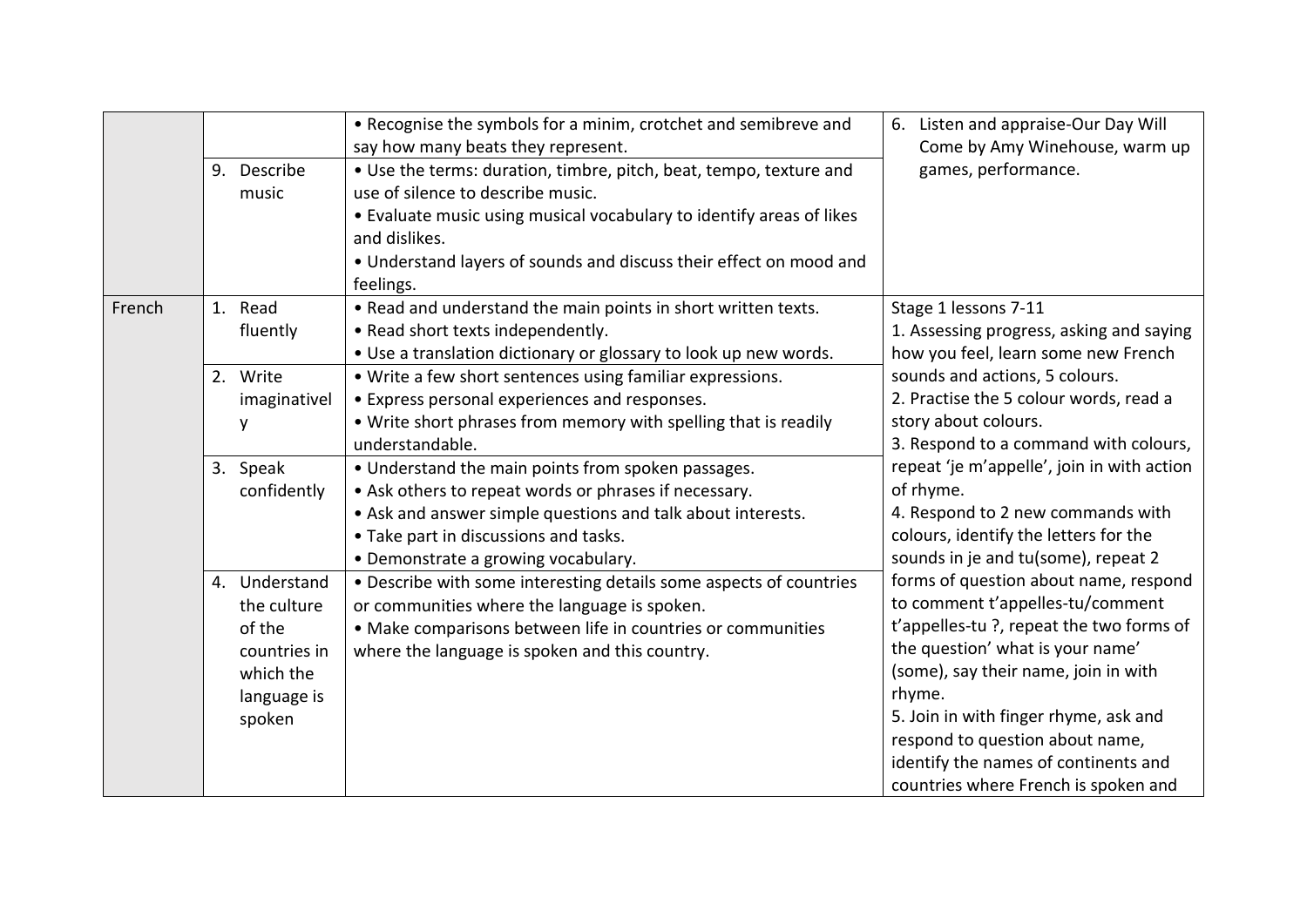|           |                                                                                                                    |                                                                                                                                                                                                                                                                                                                                                                                                                                                                                                                                                                                                                                                                                                                                                                                                                                                                                                                                                                                                                                                                                   | discuss the diversity of these lands.                                                                                                                                                                                                                                                                                                                                                                                                                                                                                                                                                                                                                                                                                                                                                                             |
|-----------|--------------------------------------------------------------------------------------------------------------------|-----------------------------------------------------------------------------------------------------------------------------------------------------------------------------------------------------------------------------------------------------------------------------------------------------------------------------------------------------------------------------------------------------------------------------------------------------------------------------------------------------------------------------------------------------------------------------------------------------------------------------------------------------------------------------------------------------------------------------------------------------------------------------------------------------------------------------------------------------------------------------------------------------------------------------------------------------------------------------------------------------------------------------------------------------------------------------------|-------------------------------------------------------------------------------------------------------------------------------------------------------------------------------------------------------------------------------------------------------------------------------------------------------------------------------------------------------------------------------------------------------------------------------------------------------------------------------------------------------------------------------------------------------------------------------------------------------------------------------------------------------------------------------------------------------------------------------------------------------------------------------------------------------------------|
|           |                                                                                                                    |                                                                                                                                                                                                                                                                                                                                                                                                                                                                                                                                                                                                                                                                                                                                                                                                                                                                                                                                                                                                                                                                                   |                                                                                                                                                                                                                                                                                                                                                                                                                                                                                                                                                                                                                                                                                                                                                                                                                   |
| <b>PE</b> | 1. Develop<br>practical<br>skills in<br>order to<br>participate,<br>compete<br>and lead a<br>healthy<br>lifestyle. | Games<br>• Throw and catch with control and accuracy.<br>• Strike a ball and field with control.<br>• Choose appropriate tactics to cause problems for the opposition.<br>• Follow the rules of the game and play fairly.<br>• Maintain possession of a ball (with, e.g. feet, a hockey stick or<br>hands).<br>• Pass to team mates at appropriate times.<br>• Lead others and act as a respectful team member.<br>Gymnastics<br>• Plan, perform and repeat sequences.<br>• Move in a clear, fluent and expressive manner.<br>• Refine movements into sequences.<br>• Show changes of direction, speed and level during a performance.<br>• Travel in a variety of ways, including flight, by transferring weight<br>to generate power in movements.<br>• Show a kinesthetic sense in order to improve the placement and<br>alignment of body parts (e.g. in balances experiment to find out how<br>to get the centre of gravity successfully over base and organise body<br>parts to create an interesting body shape).<br>• Swing and hang from equipment safely (using hands). | 1. Gymnastics- movement<br>Jumps and Leaps<br>Develop flexibility, strength, technique,<br>control and balance by learning and<br>performing a range of different jumps<br>and leaps.<br>To perform a range of jumps and<br>leaps<br>Rolls<br>$\bullet$<br>Develop flexibility, strength,<br>technique, control and balance by<br>learning and performing a range of<br>rolls.<br>To perform a straddle forward roll<br>and a backward roll to straddle<br>correctly.<br>• Vaulting<br>Develop flexibility, strength,<br>technique, control and balance by<br>learning and performing different<br>vaulting movements.<br>To perform a straddle on vault<br>correctly.<br>Round-Offs<br>Develop flexibility, strength, technique,<br>control and balance by learning and<br>performing a lunge into cartwheel. To |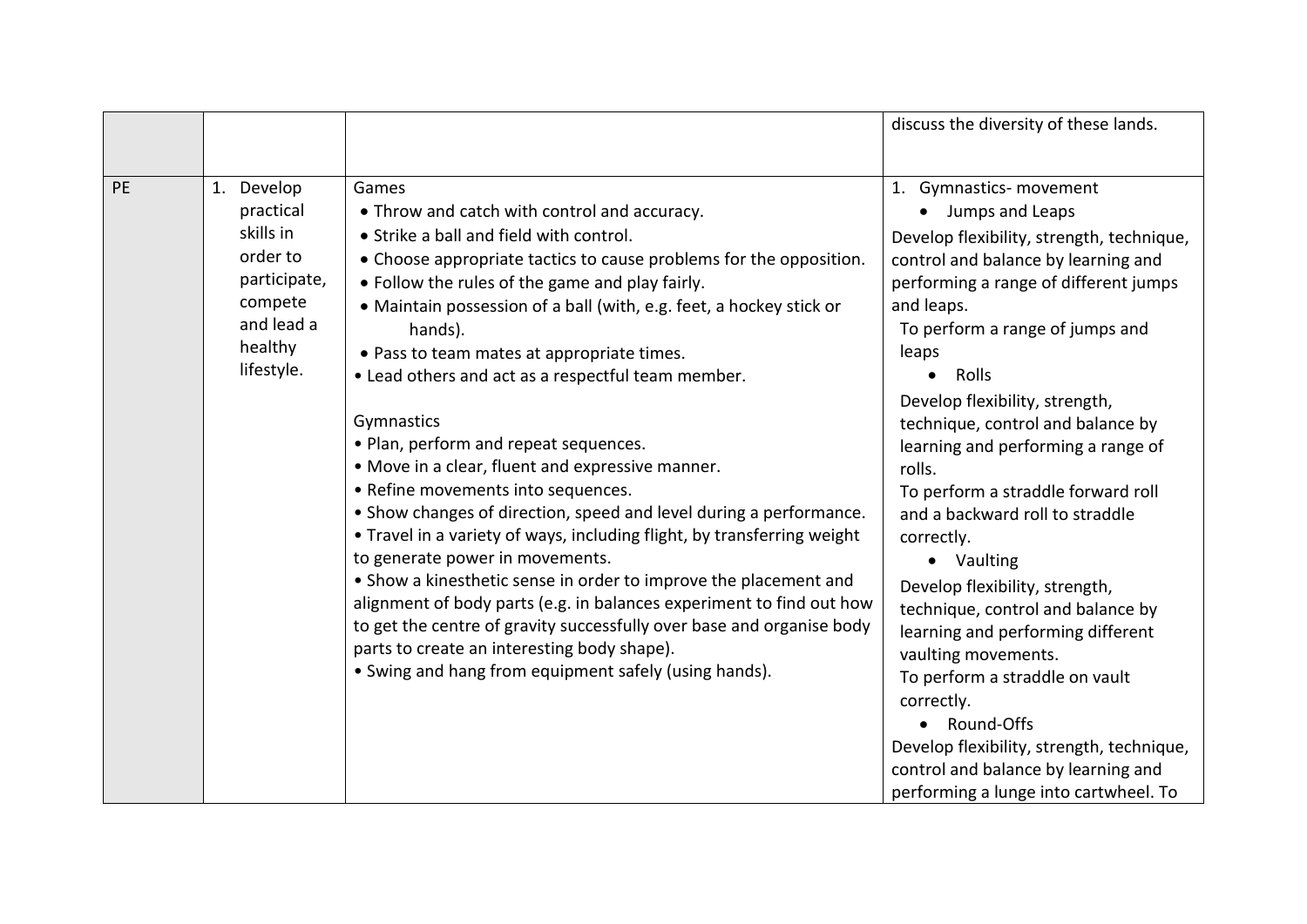|  | perform a lunge into cartwheel            |
|--|-------------------------------------------|
|  | correctly.                                |
|  |                                           |
|  | • Linking Movements                       |
|  | Develop flexibility, strength, technique, |
|  | control and balance by choosing           |
|  | effective linking moves to create         |
|  | sequences of movement. To link            |
|  | movements together by performing a        |
|  | straight jump full turn, a cat leap half  |
|  | turn and a pivot.                         |
|  | • Performance                             |
|  | Compare their performance with            |
|  | previous ones and demonstrate             |
|  | improvement to achieve their personal     |
|  | best by adapting, improving and           |
|  | performing a movement sequence. To        |
|  | work in a small group to create and       |
|  | perform a gymnastics sequence with a      |
|  | theme.                                    |
|  |                                           |
|  | 2. Football                               |
|  | • Dribbling                               |
|  | Keeping control of the ball               |
|  | Finding a space                           |
|  | Keeping moving with the ball              |
|  | • Passing                                 |
|  | Passing the ball                          |
|  |                                           |
|  | Receiving the ball                        |
|  | Teamwork                                  |
|  | Using the width of the field              |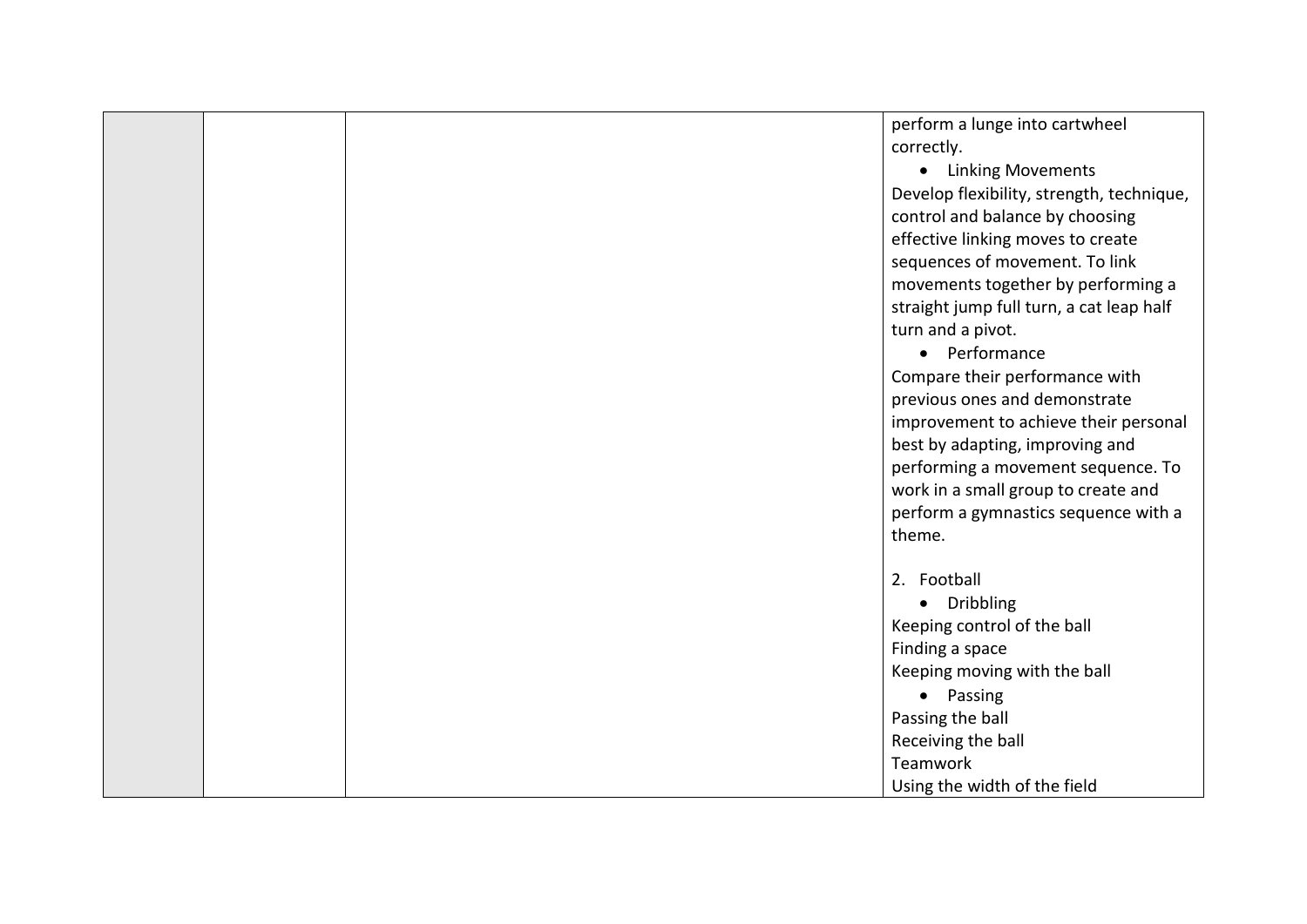|             |                 |                                                                  | • Shooting                               |
|-------------|-----------------|------------------------------------------------------------------|------------------------------------------|
|             |                 |                                                                  | Power shots                              |
|             |                 |                                                                  | Finesse shots                            |
|             |                 |                                                                  | <b>Balance</b>                           |
|             |                 |                                                                  | Using arms                               |
|             |                 |                                                                  | Controlling the ball                     |
|             |                 |                                                                  | Looking ahead                            |
|             |                 |                                                                  | • Turning and tricks                     |
|             |                 |                                                                  | Using 3 turns to keep possession of the  |
|             |                 |                                                                  | ball                                     |
|             |                 |                                                                  | <b>Practising skills</b>                 |
|             |                 |                                                                  | Revisiting previous skills that children |
|             |                 |                                                                  | need to practise through previous        |
|             |                 |                                                                  | activities or 3 new activities           |
| <b>PSHE</b> | 1. Try new      | • Try new things when encouraged.                                | <b>Scarf- Valuing Difference</b>         |
|             | things          | • Enjoy new experiences.                                         | Week 1                                   |
|             |                 | · Join clubs or groups.                                          | Lesson 6- Zeb                            |
|             |                 | . Talk about new experiences with others.                        | Understand and explain some of the       |
|             | 2. Work hard    | • Enjoy working hard in a range of activities.                   | reasons why different people are         |
|             |                 | • Reflect on how effort leads to success.                        | bullied;                                 |
|             |                 | • Begin to encourage others to work hard.                        | Explore why people have prejudiced       |
|             | 3. Concentrate  | • Focus on activities.                                           | views and understand what this is.       |
|             |                 | • 'Tune out' some distractions.                                  |                                          |
|             |                 | • Search for methods to help with concentration.                 | <b>Keeping Myself Safe</b>               |
|             |                 | • Develop areas of deep interest.                                | Week 2                                   |
|             | 4. Push oneself | . Begin to understand why some activities feel uncomfortable.    | Lesson 1- Safe or Unsafe?                |
|             |                 | • Show a willingness to overcome fears.                          | Identify situations which are safe or    |
|             |                 | . Push past fears and reflect upon the emotions felt afterwards. | unsafe;                                  |
|             |                 | . Begin to take encouragement and advice from others.            | Identify people who can help if a        |
|             |                 | • Keep trying after a first attempt.                             | situation is unsafe; Suggest strategies  |